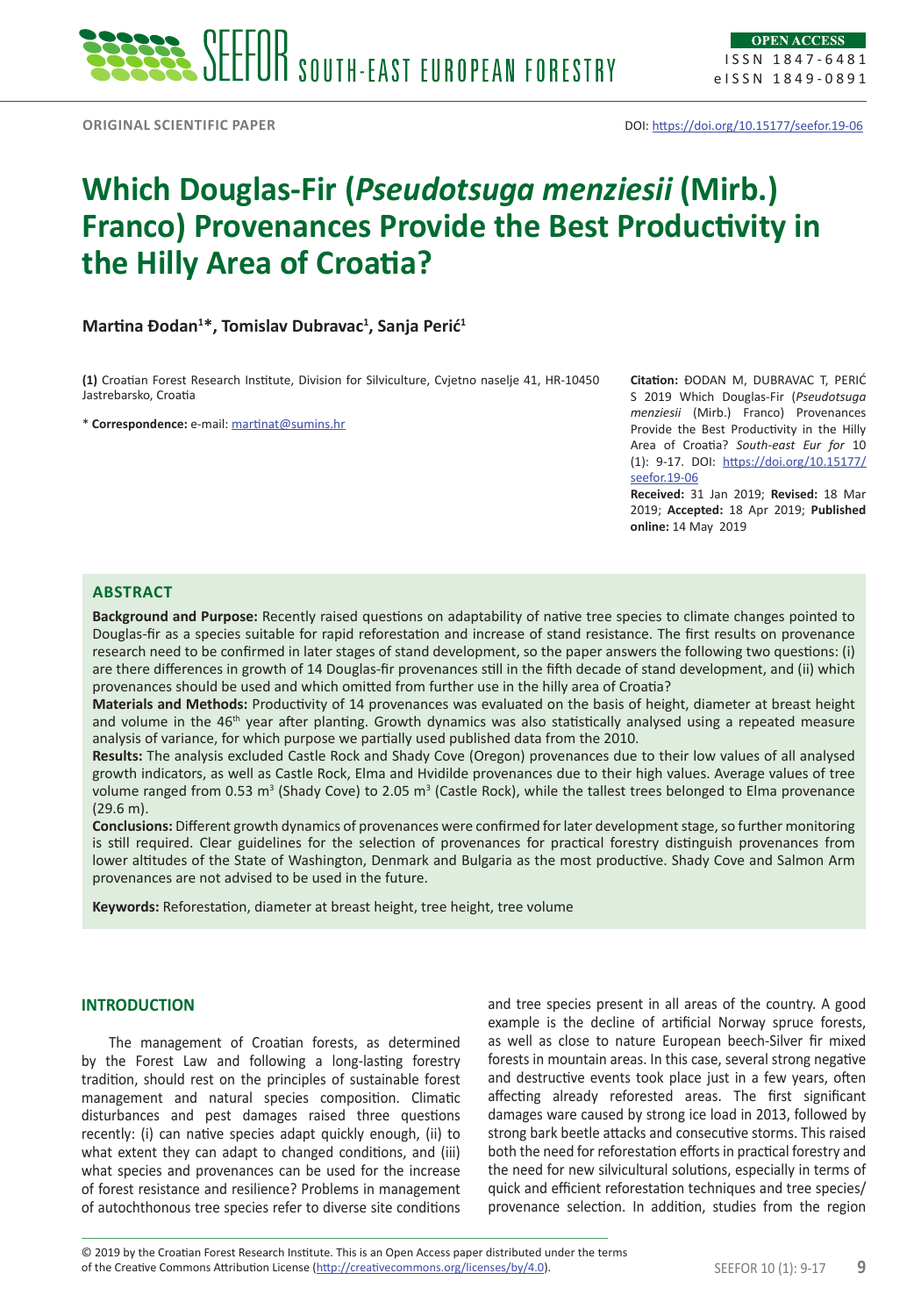support the statements that native tree species can decrease their growth as a response to climate changes. For example, in a dendrochronological study Norway spruce decreased its radial growth in relation to the increase of mean annual temperature and mean temperature during growing season, which was significant in the period from 1980 to 2015 [1].

These newly developed problems in management of native tree species underline the use of non-native tree species for reforestation purposes. In that respect Douglasfir (*Pseudotsuga menziessi* (Mirb.)) has distinguished itself among other non-native tree species. After its introduction from North America more than 150 years ago it has become one of the most economically important exotic tree species of European forests. It has been successfully introduced in almost all areas of the temperate zone (Europe, southern part of South America and Australia) [2]. Its durable, diseaseresistant wood, rapid growth, adaptability to a spectrum of site conditions make it well suited for rapid reforestation and flexible forest management options [3-5]. Favourable Douglasfir features justify the increase of Douglas-fir cultures in the future [6-9]. Countries with the highest coverage of Douglasfir in Europe are France, Germany, Great Britain and the Netherlands [2], while in Croatia there are only a few localities of Douglas-fir stands. Compared to many tree species, Douglasfir populations are generally regarded as being closely adapted to their environments with relatively steep clines associated with steep environmental gradients [10]. This is due to its extremely large natural distribution in both horizontal and vertical sense (from California up to British Columbia and from the Pacific coast up to 1500 m a.s.l.) [11]. Differentiation and development of a large number of provenances should be taken into account if the introduction and use of this tree species in areas outside of its natural distribution is aimed.

Even though this species is well-investigated in the countries of its natural distribution [12-18], this kind of knowledge cannot be applied in Europe since it is a poor representation of Douglas-fir growth and development in significantly different growth conditions. To date, European research point to good growth and development of some provenances, while others show mediocre or extremely poor success, highlighting the appropriateness of provenances to specific site conditions [2, 19]*.* Similar conclusions were obtained through analysis of the first results of Douglasfir research in Croatia, which was conducted in the frame of the international IUFRO programme for Douglas-fir provenance testing  $[20]$ . Early  $20<sup>th</sup>$  century was the beginning of Douglas-fir introduction in Croatia in forest stands, but more intensive establishment of forest cultures started in the 1970s when experimental plots were established by Forest Research Institute, Jastrebarsko. The goal was to find an appropriate silvicultural solution in terms of suitable species and provenances for afforestation practices. From the results obtained so far Douglas-fir has proved to be one of the most successful coniferous non-native tree species in Croatia and as such should have a more significant role in afforestation and reforestation activities [21-25]. Nevertheless, the same research results also strongly underline the need for further continuous monitoring of the established trials of Douglasfir provenances to support the first obtained results. The paper answers two basic research questions: (i) are there differences in growth of 14 Douglas-fir provenances still in the

fifth decade of stand development, and (ii) which provenances should be used and which omitted from further use in the hilly area of Croatia? The added value of this study is to provide background for active use of Douglas-fir in practical forestry and to implement the obtained results into silvicultural recommendations. This is important from the aspect of climate changes and fast increase of reforestation needs in the future [26]. The paper provides data on productivity of 14 Douglas-fir provenances 46 years (2015) after planting, compared with their productivity in the 41<sup>st</sup> year (2010) with guidelines for the selection of appropriate provenances.

#### **MATERIALS AND METHODS**

#### **Research Area**

The experimental plot called Slatki potok is located in the hilly area of the Bjelovar Basin on 140–145 m a. s. l. (45°46' N, 17°03' E). The climate of the area is humid (Cfmbx'' according to Köpen). Thornthwait's index of rainfall effectivity (P/E) amounts to 72. Mean annual air temperature is 10.3°C, while in the warmest part of the year (June– September) it amounts to 16.6°C. Mean annual precipitation is 813 mm, 462 mm in the warmest part of the year (June– September). From the aspect of potential vegetation this is the area naturally dominated by mixed pedunculate oak and European hornbeam forests (*Carpino betuli-Quercetum roboris typicum* Rauš 71). According to Mayer, soil is defined as loess (on the plateau) up to mildly pseudogley (on the slopes) [27]. Mechanical soil properties point to the loam texture in the whole soil depth, while chemical analysis revealed that the soil is very acid. Prior to trial establishment the area was used for agricultural purposes several years in a row (corn production).

#### **Experimental Design**

The experiment on Douglas-fir (*Pseudotsuga menziessi*  (Mirb.)) provenances was established in the spring of 1969 using a completely randomised block design with four replications. In this field test, eleven American (six from Washington, two from Oregon, three from British Columbia) and three European provenances (from Denmark, Bulgaria, and Croatia) were investigated. More detailed description of the experimental plots and site conditions are provided by Perić *et al*. [28] and Orlić and Perić [29]. For basic information on provenance origin see Table 1 [30].

The overall size of this trial is 3.6 ha and it includes 14 different Douglas-fir provenances, which were established with the aim of determination of best provenance selection for afforestation practices in the hilly area of the country. The experimental plot was established by planting three-yearold Douglas-fir seedlings grown in Jiffy-pots (2+1). In each repetition, 25 seedlings (5×5) were planted, i.e. a total of 100 seedlings per provenance. Planting spacing was 4×4 m, with Norway spruce and European larch planted between rows. These were cut during the first thinning to provide an optimal growth condition of targeted Douglas-fir trees. Diameter at breast height (DBH) and tree height (h) were measured in 2015. All trees on the experimental plots were measured and included in the analysis.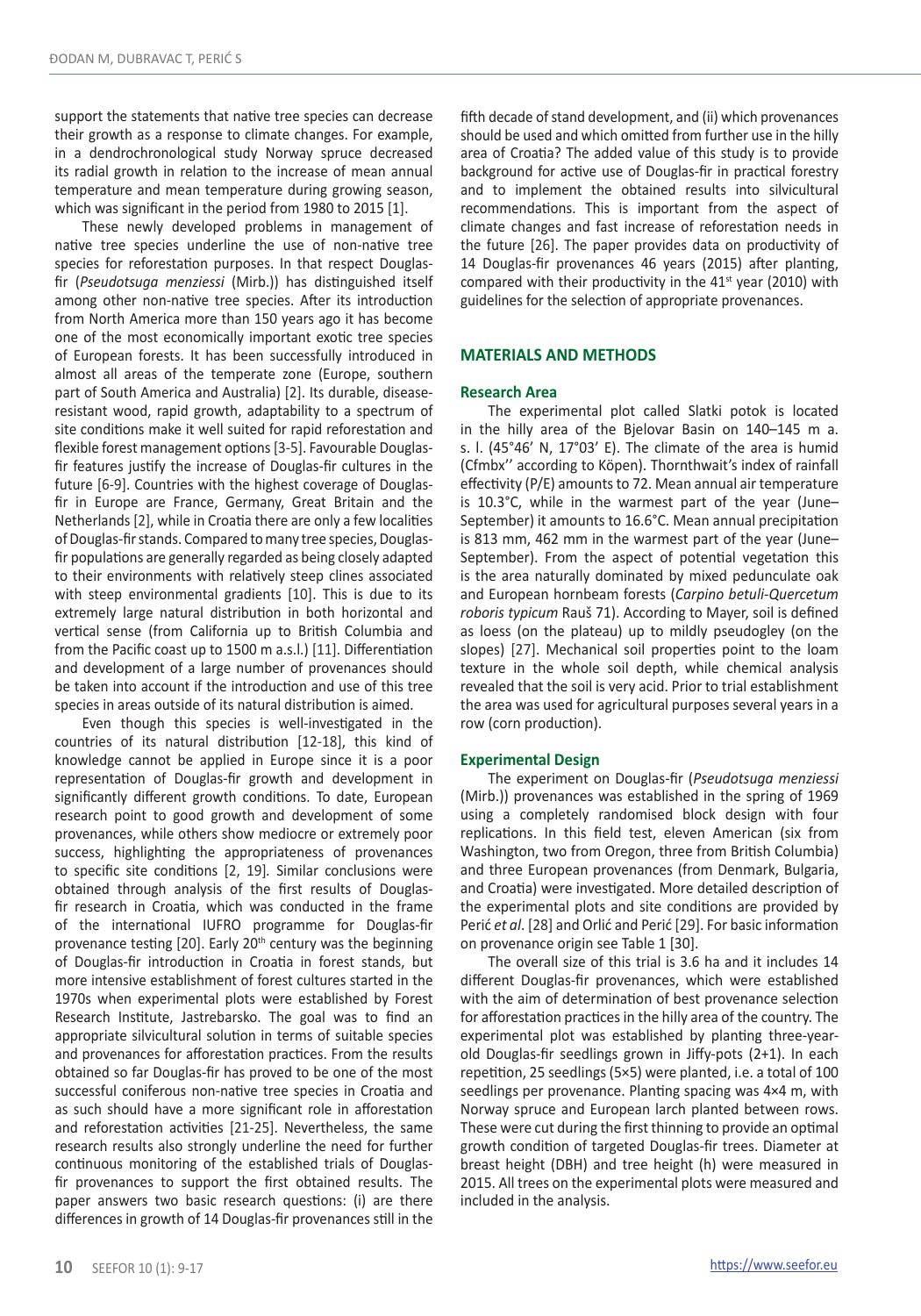| Code |                                   | <b>Altitude</b>          | <b>Geographic coordinates</b> |           |
|------|-----------------------------------|--------------------------|-------------------------------|-----------|
|      | Provenance                        | (m a.s.l.)               | Width                         | Length    |
| A    | SHELTON, Washington               | $30 - 150$               | 47°11' N                      | 123°10' W |
| B    | CORVALIS, Oregon                  | 75                       | 44°35' N                      | 123°16' W |
| C    | SHADY COVE, Oregon                | 1350                     | 42°36' N                      | 122°50' W |
| D    | TENINO, Washington                | $100 - 200$              | 46°45' N                      | 122°40' W |
| E    | ELMA, Washington                  | $100 - 200$              | 47°00' N                      | 123°30' W |
| F    | ELK RIVER FALLS, British Columbia | $\overline{\phantom{a}}$ |                               |           |
|      | MERVILLE BLACK, British Columbia  | 15                       |                               |           |
| J    | HVIDILDE, Denmark                 | $\overline{\phantom{a}}$ |                               |           |
| L    | SALMON ARM, British Columbia      | 450 - 600                | 50°50' N                      | 119°10' W |
| M    | PE ALL, Washington                | $150 - 300$              | 46°45' N                      | 123°15' W |
| N    | YELM, Washington                  | $0 - 150$                | 46°45' N                      | 122°40' W |
| R    | ŠIPKA, Bulgaria                   | 650 - 780                | 42°43' N                      | 25°20' W  |
| S    | ROVINJ, Croatia                   | $\overline{a}$           |                               |           |
| т    | CASTLE ROCK, Washington           |                          |                               |           |

**TABLE 1.** Origin and codes of Douglas fir provenances tested on Slatki potok locality with some basic information on the origin of provenances.

#### **Field Measurements and Statistical Analysis**

For this research we have measured manually DBH and h in the year 2015 (46 years after planting). On the basis of DBH and h, we have calculated wood volume (V) for 2015 for each provenance. Hamilton tables were used while calculating wood volume, so it could be compared to earlier research studies. We have also calculated descriptive statistics for all parameters by provenances for the 46<sup>th</sup> year after planting (2015). For the purpose of examining growth dynamics of provenances in relation to the five year interval we have partially used published data from 2010 (the  $41<sup>st</sup>$ year after planting, 30). With a repeated measures analysis of variance (ANOVA) we have tested differences between provenances for all measured variables, which we could apply since the condition of variance homogeneity was proved. In the event where there was a significant statistical difference between provenances, we have determined which provenances differed between others by using the Tukey Post hoc test. Type I error (α) of 5% was considered statistically significant. We have made all analyses and graphs by using the statistical programme STATISTICA [31].

## **RESULTS**

#### **Variations in Diameter at Breast Height among Provenances**

The average value of DBH on this experimental plot was 33.61 cm. The lowest DBH values at Slatki potok experimental plot belonged to the provenances from British Columbia, Oregon and Rovinj (Table 2). A 95% confidence interval for DBH for this site is shown in Figure 1. Salmon Arm (23.28±1.93 cm) provenance significantly differed by DBH from all other provenances, except for provenances from Oregon (Shady Cove – 24.27±1.13 cm; and Corvalis – 31.31±1.35 cm), British Columbia (Elk River Falls – 31.78 ±1.14 cm and Merville Black – 30.64 ±1.29 cm) and Croatian provenance Rovinj (31.81±1.46 cm). Castle Rock from Washington had the largest standard deviation (SD=7.28), pointing to the largest differences between DBH of individual trees for this provenance. The smallest differences between individual trees in terms of DBH showed ELMA from Washington (SD=0.91 cm), pointing to the good adaptability to local conditions.

Provenances with the highest average DBH values were Castle Rock (41.38±7.28 cm) and Elma (39.53±0.91 cm) from Washington. Castle Rock provenance from Washington statistically differed from Shady Cove (24.27±1.13 cm), Oregon and Salmon Arm (23.28±1.93 cm) and from British Columbia provenances. Even though it had the largest DBH it did not differ significantly from other provenances, showing that Shady Cove from Oregon and Salmon Arm from British Columbia were provenances with the lowest DBH on this locality. A 95% confidence interval for DBH is shown in Figure 1. The provenance with the largest DBH (Elma) also had the smallest standard deviation (SD=0.91cm), pointing to the lowest differences between individual trees. In terms of the highest DBH values this provenance was followed by Shelton (35.96±1.11 cm), Pe All (36.40±1.06 cm) and Yelm (35.30±1.30 cm) from Washington, Hvidilde (36.19±1.46 cm) from Denmark and Šipka (35.57±1.31 cm) from Bulgaria.

Furthermore, repeated measures ANOVA of DBH in the 46<sup>th</sup> year after planting in comparison with data from the year 2010 (41<sup>st</sup> year after planting) confirmed significant difference between DBH (p<0.05) both between the values of individual years, but also in relation to *provenance x year* (Table 3). This shows that provenances did not have the same DBH growth.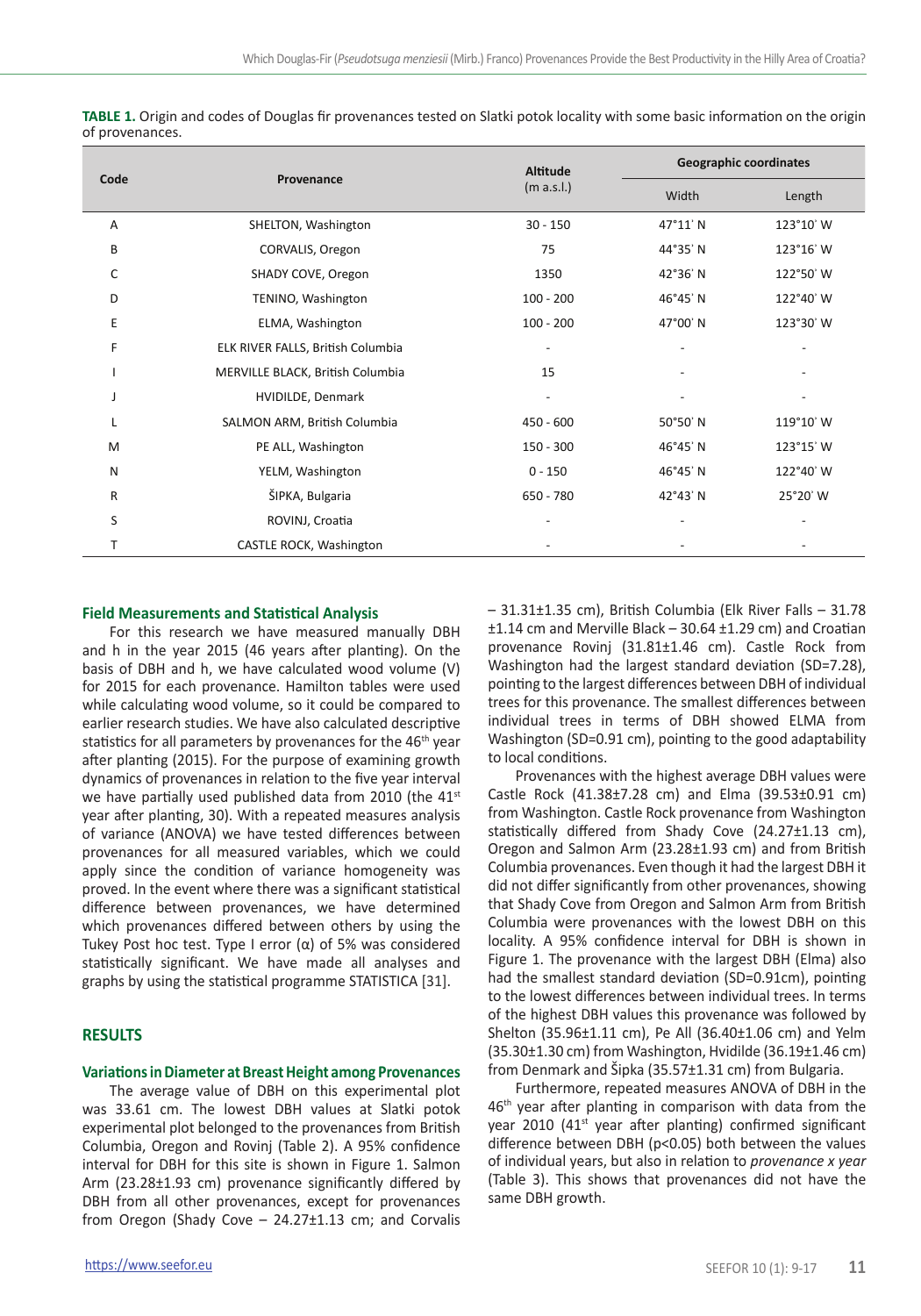

**FIGURE 1.** 95 % confidence intervals for DBH (in 46th year after planting) compared to data collected in the 41st year after planting [30] for 14 Douglas fir provenances grown on Slatki potok locality. For provenance codes see Table 1.

| TABLE 2. Results of descriptive statistics and Tukey post hoc analysis for 14 Douglas-fir provenances (basic growth indicators) |  |
|---------------------------------------------------------------------------------------------------------------------------------|--|
| in the year 2015 (46th year after planting).                                                                                    |  |

| Code         | Provenance                      | <b>DBH</b><br>(cm)                      | Height<br>(m)                       | Volume<br>(m <sup>3</sup> )            |
|--------------|---------------------------------|-----------------------------------------|-------------------------------------|----------------------------------------|
| A            | SHELTON, Washington             | $35.96 \pm 1.11$<br><b>CILS</b>         | $27.91 \pm 0.50$<br><b>BCILS</b>    | $1.53 \pm 0.10$<br><b>CL</b>           |
| B            | CORVALIS, Oregon                | $31.31 \pm 1.35$<br><b>CE</b>           | $25.44 \pm 0.64$<br><b>ACEM</b>     | $1.15 \pm 0.11$<br><b>CE</b>           |
| C            | SHADY COVE, Oregon              | $24.27 \pm 1.13$<br><b>ABDEFIJMNRST</b> | $18.61 \pm 0.63$<br>ABDEFIJMNRST    | $0.53 \pm 0.06$<br><b>ABDEFIJMNRST</b> |
| D            | TENINO, Washington              | $34.52 \pm 1.29$<br><b>CL</b>           | $27.04 \pm 0.52$<br><b>CL</b>       | $1.43 \pm 0.11$<br><b>CL</b>           |
| E            | ELMA, Washington                | $39.53 \pm 0.91$<br><b>BCFILS</b>       | $29.61 \pm 0.34$<br><b>BCFILS</b>   | $1.87 \pm 0.09$<br><b>BCFILS</b>       |
| F            | ELK RIVER FALLS, Brit. Columbia | $31.78 \pm 1.14$<br><b>CE</b>           | $25.86 \pm 0.53$<br><b>CEL</b>      | $1.17 \pm 0.08$<br><b>CE</b>           |
|              | MERVILLE BLACK, Brit. Columbia  | $30.64 \pm 1.29$<br><b>ACEJM</b>        | $24.77 \pm 0.60$<br><b>ACEMN</b>    | $1.11 \pm 0.10$<br><b>CE</b>           |
| J            | HVIDILDE, Denmark               | $36.19 \pm 1.46$<br><b>CIL</b>          | $26.62 \pm 0.59$<br><b>CEL</b>      | $1.55 \pm 0.13$<br><b>CIL</b>          |
| L            | SALMON ARM, Brit. Columbia      | $23.28 \pm 1.93$<br>ADEJMNRT            | $21.86 \pm 1.03$<br><b>ADEFJMNR</b> | $0.57 \pm 0.11$<br>ADEJMNRT            |
| M            | PE ALL, Washington              | $36.40 \pm 1.06$<br><b>CIL</b>          | $28.25 \pm 0.45$<br><b>BCILS</b>    | $1.56 \pm 0.09$<br><b>CIL</b>          |
| N            | YELM, Washington                | $35.30 \pm 1.30$<br><b>CL</b>           | $27.11 \pm 0.50$<br><b>CIL</b>      | $1.49 \pm 0.11$<br><b>CL</b>           |
| $\mathsf{R}$ | ŠIPKA, Bulgaria                 | $35.57 \pm 1.31$<br><b>CL</b>           | 27.12 ±0.58<br><b>CL</b>            | $1.50 \pm 0.12$<br><b>CL</b>           |
| S            | ROVINJ, Croatia                 | $31.81 \pm 1.46$<br><b>CE</b>           | $24.63 \pm 0.71$<br>ACEM            | $1.16 \pm 0.10$<br><b>CE</b>           |
| T            | CASTLE ROCK, Washington         | $41.38 \pm 7.28$<br><b>CL</b>           | $27.55 \pm 1.99$<br>C               | $2.05 \pm 0.69$<br><b>CL</b>           |

Ī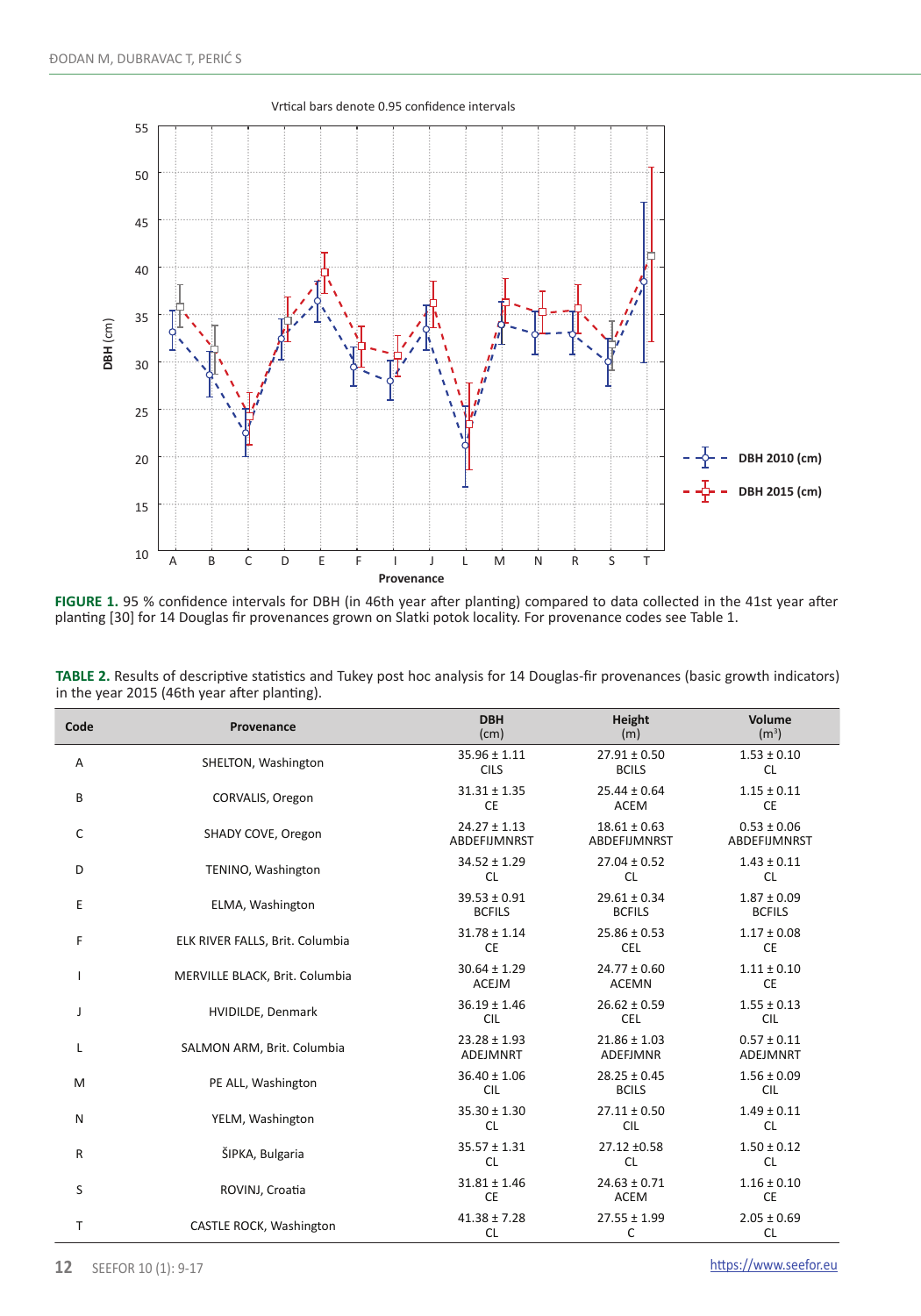|                 | Sum of squares | <b>Degrees of Freedom</b> | <b>Mean Square Error</b> | F       | p        |
|-----------------|----------------|---------------------------|--------------------------|---------|----------|
| Provenance      | 20898.5        | 13                        | 1607.6                   | 9.825   | 0.000000 |
| Error           | 115357.1       | 705                       | 163.6                    |         |          |
| Year            | 1007.8         | 1                         | 1007.8                   | 805.181 | 0.000000 |
| Year*Provenance | 43.5           | 13                        | 3.3                      | 2.675   | 0.001117 |
| Error           | 882.4          | 705                       | 1.3                      |         |          |

**TABLE 3.** Results of ANOVA – comparison of provenances by DBH on Slatki potok locality in the 41st and 46th year after planting (2015) for 14 Douglas-fir provenances.

## **Variation in Tree Height among Provenances**

The average value of height on this experimental plot was 26.17 m. Elma provenance from Washington was by far the tallest and it was statistically different from other provenances except those from Washington (Castle Rock - 27.55±1.99 m, Shelton - 27.91±0.50 m, Tenino - 27.04±0.52 m, Pe All 28.25± 0.45 m, and Yelm - 27.11±0.50 m) and Bulgaria (Šipka - 27.11±0.58 m). Washington and Bulgarian provenances were the most successful in terms of height (Figure 2). In general, the smallest height values were obtained in Salmon Arm (21.86±1.03 m) from British Columbia and Shady Cove from Oregon (18.61±0.63 m) provenances. Salmon Arm provenance (21.83 m) differed statistically from all other provenances except from Shady

Cove (also the lowest height value of 18.61 m), Croatian provenance Rovinj (24.63 m), Elk Falls River (25.86 m) from British Columbia, Corvalis (25.44 m) from Oregon and Castle Rock (27.55 m) from Washington. Regarding DBH, Castle Rock from Washington had the largest standard deviation for height (SD=1.99 m), pointing to the largest differences between heights of individual trees. The smallest differences between individual trees in terms of height again showed ELMA provenance from Washington (SD=0.34 m).

Repeated measures ANOVA for height in the 46<sup>th</sup> year after planting in comparison with data from 2010 confirmed significant difference between heights (p<0.05) for all analysed provenances (Table 4). Differences observed in Figure 2 were confirmed by Tuckey post hoc test (p<0.05).



**FIGURE 2.** 95% confidence intervals for tree height compared to data collected in the 41st year after planting [30] for 14 Douglas-fir provenances on Slatki potok locality. For provenance codes see Table 1.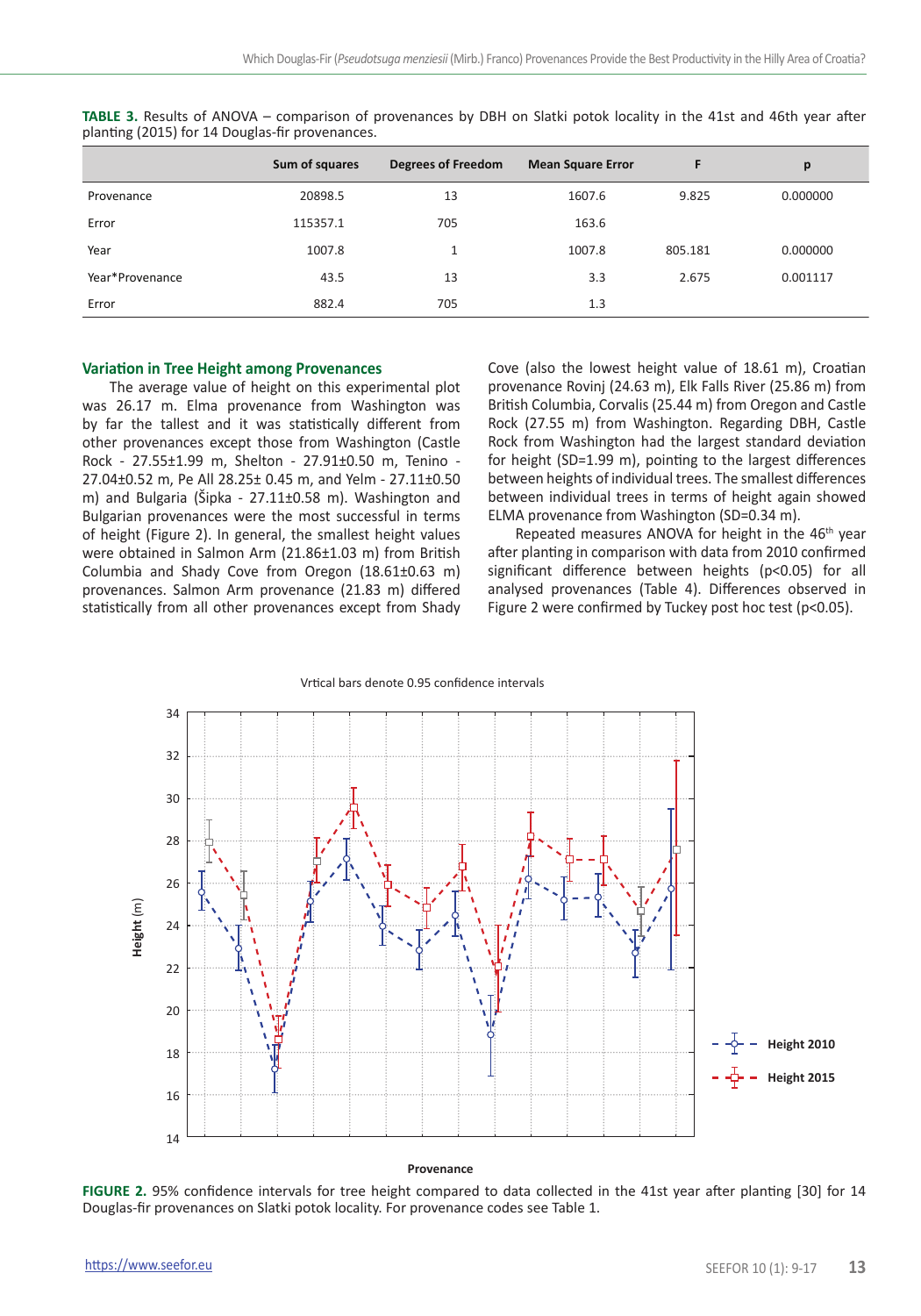#### **Variation of Tree Volume among Provenances**

Descriptive statistics for V (Table 2) showed a large span from 0.53  $\text{m}^3$  to 2.05  $\text{m}^3$ , while the average value for this locality is 1.34 m<sup>3</sup>. Statistically significant difference between V in the years 2010 and 2015 points to different volume increment of analysed provenances (Table 5). Tuckey post hoc test (p<0.05) for V revealed which provenances differed significantly from others.

The highest average V was recorded in Castle Rock provenance  $(2.05\pm0.69 \text{ m}^3)$  from Washington (Figure 3). Statistically, it significantly differed from the lowest value for V, which was measured in Shady Cove provenance (0.53±0.06 m3 ) from Oregon and Salmon Arm provenance  $(0.57\pm0.11 \text{ m}^3)$  from British Columbia. These two provenances differed from all other provenances, which isolates them in terms of low growth and proves them to be inadequate for this habitat. There were no statistically significant differences between other provenances. Based on this data it can be concluded that Elma provenance from Washington, and generally the Washington region along with European provenances from Bulgaria, Denmark and Croatia, proved to have the highest V in the hilly area. Castle Rock from Washington had the largest standard deviation for V (SD=0.69  $m^3$ ), as in the case of DBH and height. The smallest differences between individuals in terms of V were again obtained in Shady Cove from Oregon (SD=0.06 m<sup>3</sup>), and Elma and Pe All from Washington (SD=0.09 m<sup>3</sup>, respectively).

**TABLE 4.** Results of ANOVA – comparison of provenances by tree height on Slatki potok locality in the 41st and 46th year after planting (2015).

|                 | Sum of squares | <b>Degrees of Freedom</b> | <b>Mean Square Error</b> | F      | p        |
|-----------------|----------------|---------------------------|--------------------------|--------|----------|
| Provenance      | 8678.2         | 13                        | 667.6                    | 21.23  | 0.000000 |
| Error           | 22164.1        | 705                       | 31.4                     |        |          |
| Year            | 770.8          | 1                         | 770.8                    | 927.57 | 0.000000 |
| Year*Provenance | 34.9           | 13                        | 2.7                      | 3.23   | 0.000092 |
| Error           | 585.9          | 705                       | 0.8                      |        |          |

Vrtical bars denote 0.95 confidence intervals



**FIGURE 3.** 95% confidence intervals for tree volume compared to data collected in the 41st year after planting [30] for 14

Douglas-fir provenances on Slatki potok locality. For provenance codes see Table 1.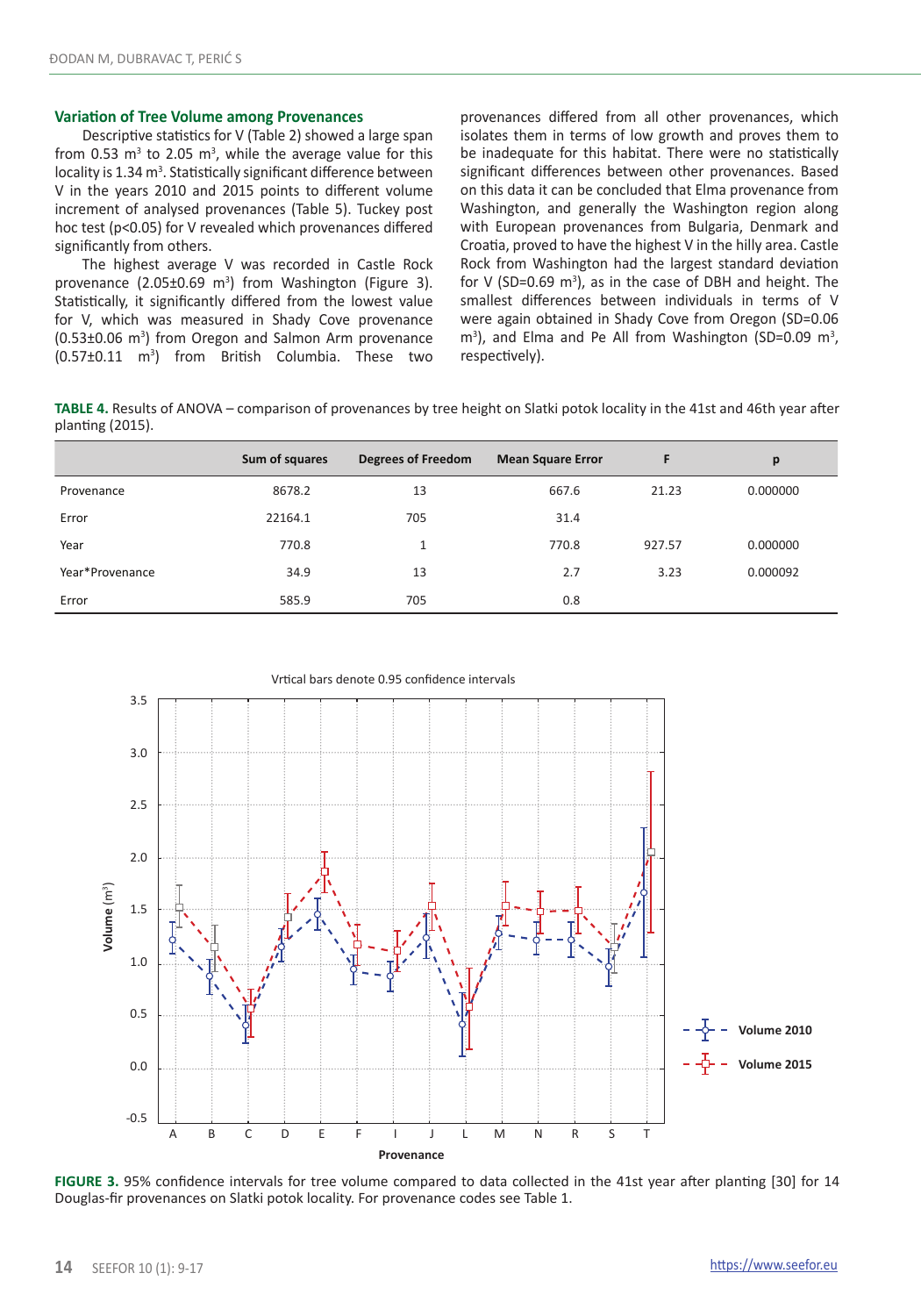|                 | Sum of squares | <b>Degrees of Freedom</b> | <b>Mean Square Error</b> | F       | p        |
|-----------------|----------------|---------------------------|--------------------------|---------|----------|
| Provenance      | 130.702        | 13                        | 10.054                   | 10.336  | 0.000000 |
| Error           | 684.822        | 704                       | 0.973                    |         |          |
| Year            | 12.758         | $\mathbf{1}$              | 12.758                   | 578.622 | 0.000000 |
| Year*Provenance | 1.552          | 13                        | 0.119                    | 5.415   | 0.000000 |
| Error           | 15.523         | 704                       | 0.022                    |         |          |

**TABLE 5.** Results of ANOVA – comparison of provenances by volume on Slatki potok locality in the 41st and 46th year after planting for 14 Douglas-fir provenances.

## **DISCUSSION AND CONCLUSIONS**

Climate changes, together with the increase of society demands from forests and forestry sector, are predicted to grow constantly and fiercely in the future. The use of NNTS such as Douglas-fir has been in focus of European countries because of their higher adaptive capacities compared to limited ability of some native tree species to cope with climate changes [32]. Recently, this tree species has gained a lot of interest not only due to its high wood production, but also due to its potential use as a new silvicultural option in reforestation and afforestation activities [26]. Even though comparison with native, but highly susceptible Norway spruce was not compared in this research, initial comparative studies had proved Douglasfir to be good choice both in the lowlands, hilly and coastal parts of the country [27, 33-37]. For Slatki potok locality, Douglas-fir trees were 148% higher, 166% thicker (based on DBH measurements) and had 477% more volume compared to Norway spruce fifteen years after planting [38]. This claim is further supported by international research. For example, in an Austrian research coastal provenances Tenino from Washington and Cascadia from Oregon showed better growth than Norway spruce [39]. Furthermore, the comparison of these two species showed better resistance of Douglas-fir seedlings to drought several years after reforestation [40]. Thus, we conclude that a wisely chosen provenance could present good solution for reforestation after Norway spruce decline, which is a pronounced problem in Croatia at the present.

First of all, the use of Douglas-fir in Croatia has already been advised for four decades, but the amount of Douglas-fir cultures is still small. Former research studies initiated hypotheses that there is a difference among provenances even in the later stages of development [41, 42]. This claim was proven by this research. The research also proved that the selection of appropriate provenances has crucial influence on growth and development of an established forest culture. This research aimed to pinpoint the most productive provenances, so different growth indicators have been used to provide a comprehensive analysis. On the basis of the obtained results, we strongly support coastal provenances, especially those from the State of Washington, for the use in practical forestry in the hilly area of Croatia. This includes Castle Rock, Elma, Pe All, Yelm, Tenino, and Shelton provenances from Washington. Nevertheless, provenances from Europe (Hvidilde from Denmark and Šipka from Bulgaria) also showed good productivity and are advised to be used in reforestation and afforestation activities. Castle Rock and Elma clearly distinguish themselves among all other provenances by their superior growth, which has been observed for all measured parameters. The results are supported by international research as well [43, 44]. On the other hand, we do not support provenances from Oregon and British Columbia to be used in the hilly area since they have shown poor growth results for all analysed parameters. Low values of growth parameters, especially tree volume in the case of Castle Rock and Shady Cove provenances are derived from the low number of survived trees in the trial, which is evident in all four repetitions. Already from the first years after planting strong abiotic influences caused the decline of trees of Castle Rock provenance [22]. Thus, the survival during the first years after planting is an important parameter to be taken into account.

Secondly, the survival of provenances should be considered as well. Even though the survival of tested provenances is a basic trait to assess when adaptation to climate change is considered, especially for provenances moved over long distances, it cannot provide sound conclusions in this late stage of development. The survival of individual trees is strongly influenced by silvicultural measures, which were needed in this late in tree development since the growing space was far below the needed (due to high tree dimensions). On the studied trial, thinning from below was conducted, leaving only the most suited trees from each provenance. Nevertheless, this way the survival of provenances as a basic indicator was not taken into account, leaving the published data from earlier developmental stages as the more reliable ones. Thus, the survival data were not included into the analysis. The satisfactory survival of the selected provenances based on productivity data is supported by earlier research [20, 30, 38], further highlighting the use of Washington provenances for forest culture establishment. It should also be noted that, if regarded from the aspect of survival of young generation after plating, Douglas-fir provenances growing quickly are also the ones with better quality and less prone to frost and low temperatures; conversely, the ones growing slowly are of lower quality and are more sensitive to low temperatures [22].

Finally, if research results should be applied in practical forestry, nursery production has to be harmonised with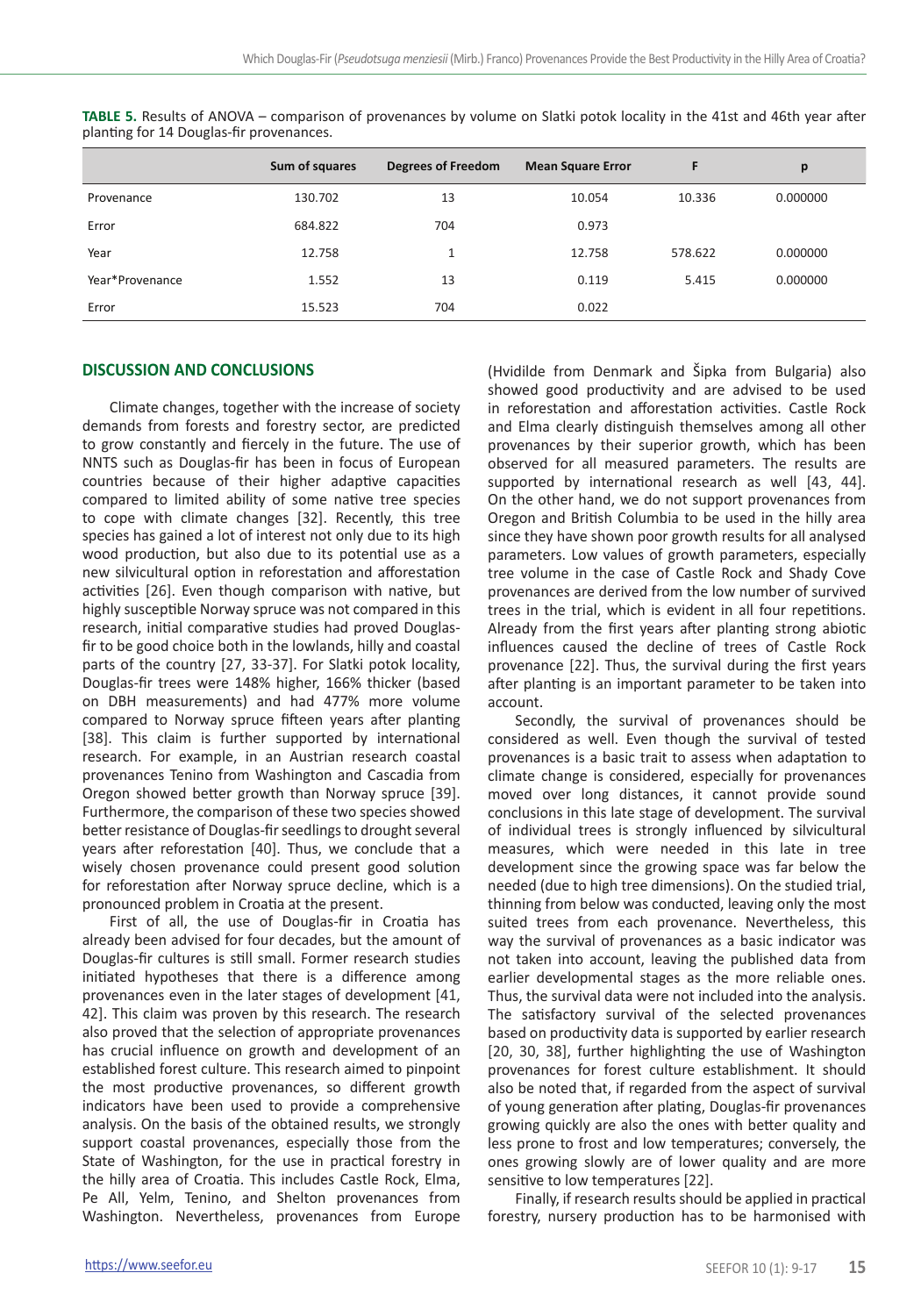silvicultural needs in practice and should anticipate the forthcoming needs for reforestation purposes [45]. Nevertheless, the data on nursery production of Douglasfir [45-47] show insufficient amount of produced Douglasfir seedlings. Thus, we strongly propose to include that research results into nursery production plans locally, but on the national level as well. Regarding the significance of Norway spruce in Croatia and the scale of its decline [48, 49], it can be concluded that the use of Douglas-fir research should be continued in the hilly area, but also broadened to other areas of Croatia, especially mountain areas.

#### **Acknowledgement**

We gratefully acknowledge the excellent technical support of employees of state enterprise "Croatian Forests" Ltd., Forest Administration Bjelovar, for their logistic support on the field site.

## **REFERENCES**

- 1. MATOVIĆ B, STOJANOVIĆ D, LAZAR K, STJEPANOVIC S 2018 Impact of climate change on growth and vitality of Norway spruce at Kopaonik mountain. *Topola* 201/202: 99-116
- 2. HERMANN RH, LAVANDER DP 1999 Douglas-fir planted forests. *New Forest* 17 (1-3): 53-70. DOI: [https://doi.](https://doi.org/10.1023/A:1006581028080) [org/10.1023/A:1006581028080](https://doi.org/10.1023/A:1006581028080)
- 3. KENK G, THREN M 1984 Results of different Douglasfir provenance test in Baden-Wurttemberg. Part I: The International Douglas-fir provenance test 1958. *Allg Forst-u Jagdzttg* 155: 221-240 (*in German*)
- 4. WEISE U, FLÖß M, KENK G 2001 Treatment and value of Douglas-fir in Baden-Württemberg. *AFZ/Der Wald* 15: 803- 806 (*in German*)
- 5. KRAKOWSKI J, STOEHR MU 2009 Coastal Douglas-fir provenance variation: patterns and predictions for British Columbia seed transfer. *Ann For Sci* 66 (8): 811 DOI: [https://](https://doi.org/10.1051/forest/2009069) [doi.org/10.1051/forest/2009069](https://doi.org/10.1051/forest/2009069)
- 6. LARSON B 2010 The dynamics of Douglas-fir stands. *In*: Spiecker H, Kohnle U, Makkonen-Spiecker K, von Teuffel K (*eds*) Opportunities and risks for Douglas-fir in a changing climate. Forstliche Versuchs- und Forschungsanstalt Baden-Wurttemberg, IX, Freiburg, 18-20 October 2010, AlbertLudwigs-Universität Freiburg, Germany, pp 10
- 7. SYCHRA D, MAUER O 2013 Prosperity of Douglas-fir (*Pseudotsuga menziesii* [Mirb.] Franco) plantations in relation to the shelter. *Journal of Forest Science* 59 (9): 352-358. DOI: <https://doi.org/10.17221/84/2012-JFS>
- 8. GRIESBAUER HP, GREEN DS 2010 Climatic and regional patterns in Douglas-fir climate growth relationship in British Columbia, Canada. *In*: Spiecker H, Kohnle U, Makkonen-Spiecker K, von Teuffel K (*eds*) Opportunities and risks for Douglas-fir in a changing climate, Forstliche Versuchs-und Forschungsanstalt Baden-Wurttemberg, Freiburg, Germany, pp 9
- 9. FISCHER S, NEUWIRTH B, LÖFFLER J, WINIGER M 2010 Treering growth of West-German Douglas-fir under changing climate conditions. *In*: Spiecker H, Kohnle U, Makkonen-Spiecker K, von Teuffel K (*eds*) Opportunities and risks for Douglas-fir in a changing climate, Forstliche Versuchsund Forschungsanstalt Baden-Wurttemberg, Freiburg, Germany, pp 16
- 10. REHFELDT GE 1994 Evolutionary genetics, the biological species, and the ecology of the Interior cedar-hemlock forests. *In*: Proceedings of the Conference: Interior Cedar-Hemlock-White Pine Forests: Ecology and Management, Spokane, WA, Pullman, WA: Washington State University, USA, pp 91-100
- 11. GÖHRE H 1958 Douglas-fir and its wood properties. Academie Verlag, Berlin, Germany 596 p (*in German*)
- 12. BAHRMAN N, DE VIENNE D, THIELLEMENT H, HOFMANN J P 1985 Two-dimensional gel electrophoresis of proteins for genetic studies in Douglas-fir (*Pseudotsuga menziesii*). *Biochem Genet* 23 (3-4): 247-255 DOI: [https://doi.](https://doi.org/10.1007/BF00504322) [org/10.1007/BF00504322](https://doi.org/10.1007/BF00504322)
- 13. CHANTRE G, ROZENBERG P, BAONZA V, MACCHIONI N, LE TURCQ A, RUEFF M, HEOIS B 2002 Genetic selection within Douglas-fir (*Pseudotsuga menziesii*) in Europe for papermaking uses. *Ann For Sci* 59 (5-6): 583-593. DOI: <https://doi.org/10.1051/forest:2002044>
- 14. FELIKSIK E, WILCZYŃSKI S 2004 Dendroclimatological regions of Douglas-fir (*Pseudotsuga menziesii* Franco) in western Poland. *Eur J Forest Res* 123 (1): 39-43. DOI: <https://doi.org/10.1007/s10342-004-0017-7>
- 15. ST CLAIR JB, MANDEL NL, VANCE-BORLAND KW 2005 Genecology of Douglas-fir in Western Oregon and Washington. *Ann Bot* 96 (7): 1199-1214. DOI: [https://doi.](https://doi.org/10.1093/aob/mci278) [org/10.1093/aob/mci278](https://doi.org/10.1093/aob/mci278)
- 16. BRONCANO MJ, VILA M, BOADA M 2005 Evidence of *Pseudotsuga menziesii* naturalization in montane Mediterranean forests. *For Ecol Manage* 211 (3): 257-263. DOI:<https://doi.org/10.1016/j.foreco.2005.02.055>
- 17. HEIN S, WEISKITTEL AR, KOHNLE U 2008 Effect of wide spacing on tree growth, branch and sapwood properties of young Douglas-fir (*Pseudotsuga menziesii* (Mirb.) Franco.) in south-western Germany. *Eur J Forest Res* 127 (6): 481- 493. DOI:<https://doi.org/10.1007/s10342-008-0231-9>
- 18. MARTINEZ-MEIER A, SANCHEZ L, PASTORINO M, GALLO L, ROZENBERG P 2008 What is hot in tree rings? The wood density of surviving Douglas-firs to the 2003 drought and heat wave. *For Ecol Manage* 256 (4): 837-843. DOI: [https://](https://doi.org/10.1016/j.foreco.2008.05.041) [doi.org/10.1016/j.foreco.2008.05.041](https://doi.org/10.1016/j.foreco.2008.05.041)
- 19. RITCHIE MW, HAMANN JD 2008 Individual-tree height-, diameter- and crown-width increment equations for young Douglas-fir plantations. *New Forest* 35 (2): 173-186. DOI: <https://doi.org/10.1007/s11056-007-9070-7>
- 20. ORLIĆ S, OCVIREK M 1994 Research on provenances of Douglas-fir (*Pseudotsuga menziesii* (Mirb.) Franco.) in Croatia. *Sumar List* 118: 139-146. (*in Croatian with English summary*)
- 21. KOMLENOVIĆ N, ORLIĆ S, RASTOVSKI P 1995 Growth and biomass production of six coniferous species in fern and heat areas in Croatia. *Sumar List* 119: 169-178. (*in Croatian with English summary*)
- 22. ORLIĆ S, OCVIREK M 1996 The research of the Douglas-fir (*Pseudotsuga menziesii* (Mirb.) Franco.) provenances in Croatia. *Sumar List* 120 (11-12): 455-462 (*in Croatian with English summary*)
- 23. ORLIĆ S, PERIĆ S 2005 Study of growth of Douglas-fir provenances (*Pseudotsuga menziesii* (Mirb.) Franco.) on Krndia. *Sumar List* 129 (5-6)*:* 243-250 (*in Croatian with English summary*)